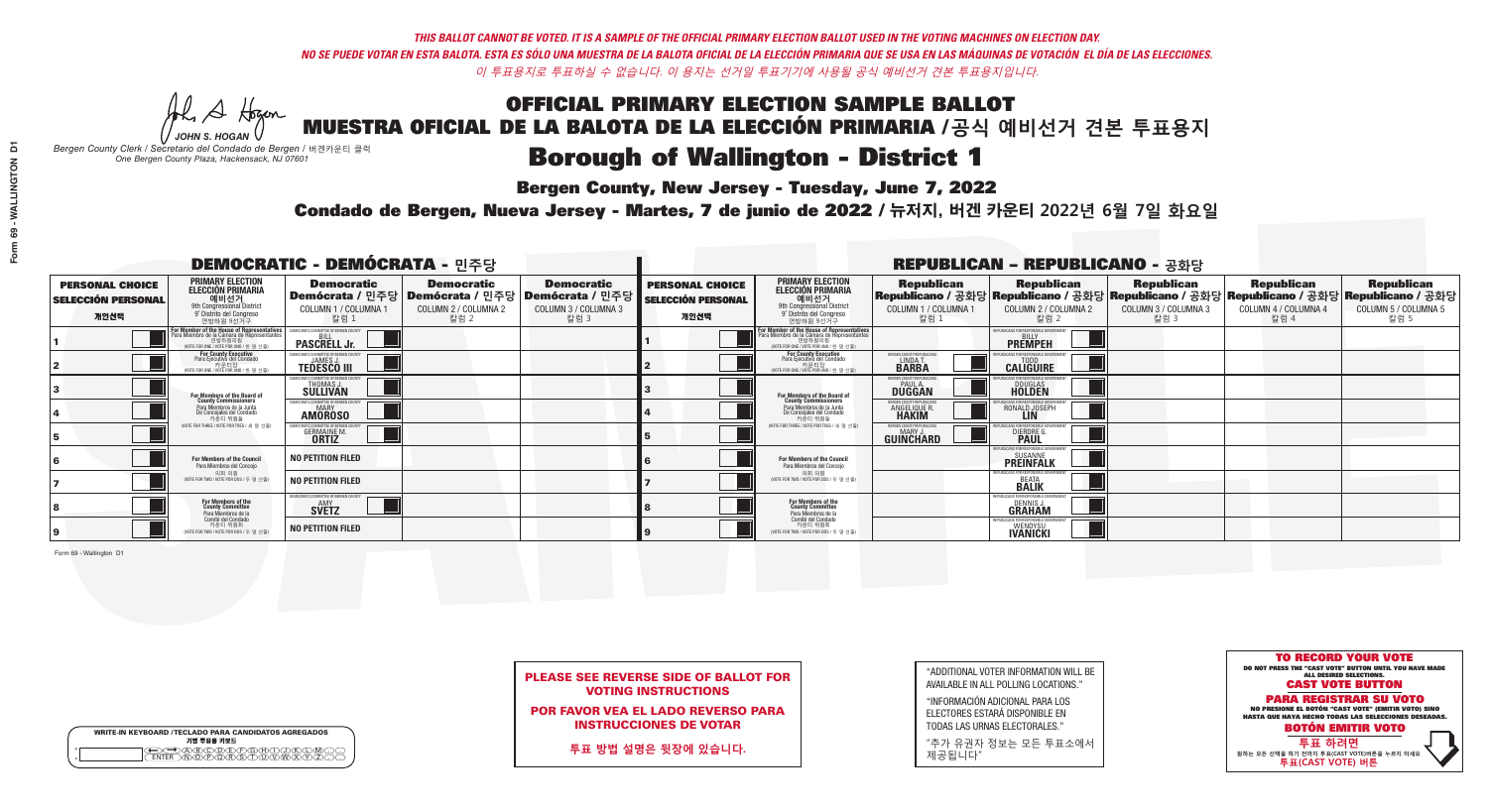# **Bergen County, New Jersey - Tuesday, June 7, 2022**

He A Hogan *JOHN S. HOGAN*

| <b>WRITE-IN KEYBOARD /TECLADO PARA CANDIDATOS AGREGADOS</b><br>기명 투표용 키보드 |  |
|---------------------------------------------------------------------------|--|
| )(B)(C)(D)(E)(F)(G)(H)(<br><u>አቅአሧይረፈ</u> አይ                              |  |

*Bergen County Clerk / Secretario del Condado de Bergen /* 버겐카운티 클럭 *One Bergen County Plaza, Hackensack, NJ 07601*

### Condado de Bergen, Nueva Jersey - Martes, 7 de junio de 2022 / 뉴저지, 버겐 카운티 2022년 6월 7일 화요일 *One Bergen County Plaza, Hackensack, NJ 07601*



|                            | <b>PLEASE SEE REVERSE SIDE OF BALLOT FOR</b> |
|----------------------------|----------------------------------------------|
| <b>VOTING INSTRUCTIONS</b> |                                              |

POR FAVOR VEA EL LADO REVERSO PARA INSTRUCCIONES DE VOTAR

**투표 방법 설명은 뒷장에 있습니다.**

"ADDITIONAL VOTER INFORMATION WILL BE AVAILABLE IN ALL POLLING LOCATIONS."

"INFORMACIÓN ADICIONAL PARA LOS ELECTORES ESTARÁ DISPONIBLE EN TODAS LAS URNAS ELECTORALES."

"추가 유권자 정보는 모든 투표소에서 제공됩니다"

| <b>DEMOCRATIC - DEMÓCRATA - 민주당</b>                         |                                                                                                                                               |                                                                           |                                                   |                                                                                                        |                                                             |                                                                                                                                               |                                                           | <b>REPUBLICAN - REPUBLICANO - 공화당</b>                                                                                                          |                                                   |                                                   |                                                   |
|-------------------------------------------------------------|-----------------------------------------------------------------------------------------------------------------------------------------------|---------------------------------------------------------------------------|---------------------------------------------------|--------------------------------------------------------------------------------------------------------|-------------------------------------------------------------|-----------------------------------------------------------------------------------------------------------------------------------------------|-----------------------------------------------------------|------------------------------------------------------------------------------------------------------------------------------------------------|---------------------------------------------------|---------------------------------------------------|---------------------------------------------------|
| <b>PERSONAL CHOICE</b><br><b>SELECCIÓN PERSONAL</b><br>개인선택 | <b>PRIMARY ELECTION</b><br><b>ELECCIÓN PRIMARIA</b><br>예비선거<br>애 Oler 21<br>9° Distrito del Congreso<br>연방하원 9선거구                             | <b>Democratic</b><br>COLUMN 1 / COLUMNA 1<br>칼럼 :                         | <b>Democratic</b><br>COLUMN 2 / COLUMNA 2<br>칼럼 2 | <b>Democratic</b><br>│Demócrata / 민주당│Demócrata / 민주당│Demócrata / 민주당│<br>COLUMN 3 / COLUMNA 3<br>칼럼 3 | <b>PERSONAL CHOICE</b><br><b>SELECCIÓN PERSONAL</b><br>개인선택 | <b>PRIMARY ELECTION</b><br>ELECCIÓN PRIMARIA<br>9th Congressional District<br>9° Distrito del Congreso<br>연방하원 9선거구                           | <b>Republican</b><br>COLUMN 1 / COLUMNA 1<br>칼럼           | <b>Republican</b><br>Republicano / 공화당 Republicano / 공화당 Republicano / 공화당 Republicano / 공화당 Republicano / 공화당<br>COLUMN 2 / COLUMNA 2<br>칼럼 2 | <b>Republican</b><br>COLUMN 3 / COLUMNA 3<br>칼럼 3 | <b>Republican</b><br>COLUMN 4 / COLUMNA 4<br>칼럼 4 | <b>Republican</b><br>COLUMN 5 / COLUMNA 5<br>칼럼 5 |
|                                                             | For Member of the House of Representatives<br>Para Miembro de la Cámara de Representantes<br>연방하원의원<br>(VOTE FOR ONE / VOTE POR UNO / 한 명 선출) | <b>PASCRELL Jr.</b>                                                       |                                                   |                                                                                                        |                                                             | For Member of the House of Representatives<br>Para Miembro de la Cámara de Representantes<br>연방하원의원<br>(VOTE FOR ONE / VOTE POR UNO / 한 명 선출) |                                                           | PUBLICANS FOR RESPONSIBLE GOVERNI<br><b>PREMPEH</b>                                                                                            |                                                   |                                                   |                                                   |
|                                                             | For County Executive<br>Para Ejecutivo del Condado<br>(VOTE FOR ONE / VOTE POR UNO / 한 명 선출)                                                  | JEMOCRATIC COMMITTEE OF BERGEN C<br><b>TEDESCO III</b>                    |                                                   |                                                                                                        |                                                             | For County Executive<br>Para Ejecutivo del Condado<br>카운티장<br>(VOTE FOR ONE / VOTE POR UNO / 한 명 선출)                                          | BERGEN COUNTY REPUBLICA<br>LINDA T.                       | <b>CALIGUIRE</b>                                                                                                                               |                                                   |                                                   |                                                   |
|                                                             | For Members of the Board of<br>County Commissioners                                                                                           | IOCRATIC COMMITTEE OF BERGEN COUNT<br><b>THOMAS J.</b><br><b>SULLIVAN</b> |                                                   |                                                                                                        |                                                             | For Members of the Board of<br>County Commissioners                                                                                           | ERGEN COUNTY REPUBLICA<br><b>PAUL A.</b><br><b>DUGGAN</b> | <b>DOUGLAS</b>                                                                                                                                 |                                                   |                                                   |                                                   |
|                                                             | Para Miembros de la Junta<br>De Concejales del Condado<br>카운티 위원들                                                                             | <b><i>AOCRATIC COMMITTEE OF BERGEN COUNTY</i></b><br><b>AMOROSO</b>       |                                                   |                                                                                                        |                                                             | Para Miembros de la Junta<br>De Concejales del Condado<br>카우티 위원들                                                                             | ERGEN COUNTY REPUBLICA!<br>ANGELIQUE R                    | RONALD JOSEPH                                                                                                                                  |                                                   |                                                   |                                                   |
|                                                             | NOTE FOR THREE / VOTE POR TRES / 세 명 선출)                                                                                                      | ATIC COMMITTEE OF BERGEN C'<br><b>GERMAINE M.</b><br><b>ORTIZ</b>         |                                                   |                                                                                                        |                                                             | NOTE FOR THREE / VOTE POR TRES / 세 명 선출)                                                                                                      | ERGEN COUNTY REPUBLICANS<br><b>MARY J</b><br>GUINCHARD    | DIERDRE G                                                                                                                                      |                                                   |                                                   |                                                   |
|                                                             | For Members of the Council<br>Para Miembros del Conceio                                                                                       | <b>NO PETITION FILED</b>                                                  |                                                   |                                                                                                        |                                                             | For Members of the Council<br>Para Miembros del Concejo                                                                                       |                                                           | NS FOR RESPONSIBI E GO<br><b>PREINFALK</b>                                                                                                     |                                                   |                                                   |                                                   |
|                                                             | 의회 의원<br>(VOTE FOR TWO / VOTE POR DOS / 두 명 선출)                                                                                               | <b>NO PETITION FILED</b>                                                  |                                                   |                                                                                                        |                                                             | 의회 의원<br>(VOTE FOR TWO / VOTE POR DOS / 두 명 선출)                                                                                               |                                                           | <b>FPUBLICANS FOR RESPONSIBLE GOVE</b><br><b>BEATA</b><br><b>BALIK</b>                                                                         |                                                   |                                                   |                                                   |
|                                                             | For Members of the<br>County Committee<br>Para Miembros de la<br>Comité del Condado                                                           | OCRATIC COMMITTEE OF BERGEN COUNTY<br>NICHOLAS<br><b>MELFI Jr.</b>        |                                                   |                                                                                                        |                                                             | For Members of the<br>County Committee<br>Para Miembros de la<br>Comité del Condado                                                           |                                                           | <b>NO PETITION FILED</b>                                                                                                                       |                                                   |                                                   |                                                   |
|                                                             | 카운티 위원회<br>(VOTE FOR TWO / VOTE POR DOS / 두 명 선출)                                                                                             | AOCRATIC COMMITTEE OF RERGEN C<br><b>KONOPKA</b>                          |                                                   |                                                                                                        |                                                             | 카운티 위원회<br>(VOTE FOR TWO / VOTE POR DOS / 두 명 선출)                                                                                             |                                                           | <b>NO PETITION FILED</b>                                                                                                                       |                                                   |                                                   |                                                   |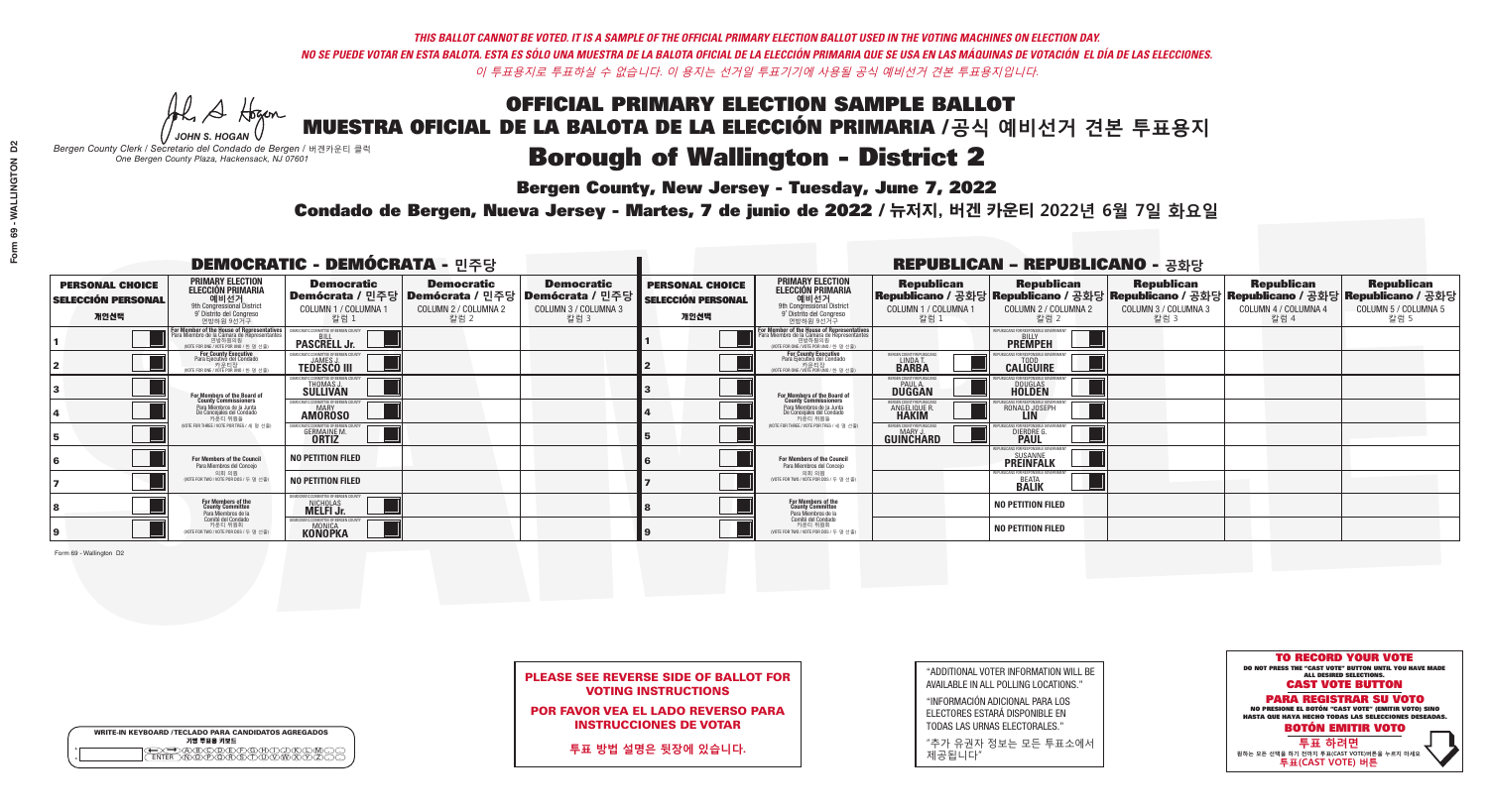Al Stogan *JOHN S. HOGAN*

| <b>WRITE-IN KEYBOARD /TECLADO PARA CANDIDATOS AGREGADOS</b><br>기명 투표용 키보드 |  |
|---------------------------------------------------------------------------|--|
| )ABODDFGAN<br>៶៳៑៳ឝ៶៳៑៓ឨ៶ឨ៶ឨ៶                                             |  |

# OFFICIAL PRIMARY ELECTION SAMPLE BALLOT

MUESTRA OFICIAL DE LA BALOTA DE LA ELECCIÓN PRIMARIA /**공식 예비선거 견본 투표용지**

*Bergen County Clerk / Secretario del Condado de Bergen /* 버겐카운티 클럭 *One Bergen County Plaza, Hackensack, NJ 07601*

# **Borough of Wallington - District 3**

**Bergen County, New Jersey - Tuesday, June 7, 2022** 

Condado de Bergen, Nueva Jersey - Martes, 7 de junio de 2022 / 뉴저지, 버겐 카운티 2022년 6월 7일 화요일 *One Bergen County Plaza, Hackensack, NJ 07601*



| <b>PLEASE SEE REVERSE SIDE OF BALLOT FOR</b> |
|----------------------------------------------|
| <b>VOTING INSTRUCTIONS</b>                   |

POR FAVOR VEA EL LADO REVERSO PARA INSTRUCCIONES DE VOTAR

**투표 방법 설명은 뒷장에 있습니다.**

| "ADDITIONAL VOTER INFORMATION WILL BE |
|---------------------------------------|
| AVAILABLE IN ALL POLLING LOCATIONS."  |

"INFORMACIÓN ADICIONAL PARA LOS ELECTORES ESTARÁ DISPONIBLE EN TODAS LAS URNAS ELECTORALES."

"추가 유권자 정보는 모든 투표소에서 제공됩니다"

|                                                             |                                                                                                                                               | <b>DEMOCRATIC - DEMÓCRATA - 민주당</b>                                        |                                                   |                                                                                                        |                                                             |                                                                                                                                               |                                                            | <b>REPUBLICAN - REPUBLICANO - 공화당</b>                                                                                                          |                                                   |                                                   |                                                   |
|-------------------------------------------------------------|-----------------------------------------------------------------------------------------------------------------------------------------------|----------------------------------------------------------------------------|---------------------------------------------------|--------------------------------------------------------------------------------------------------------|-------------------------------------------------------------|-----------------------------------------------------------------------------------------------------------------------------------------------|------------------------------------------------------------|------------------------------------------------------------------------------------------------------------------------------------------------|---------------------------------------------------|---------------------------------------------------|---------------------------------------------------|
| <b>PERSONAL CHOICE</b><br><b>SELECCIÓN PERSONAL</b><br>개인선택 | <b>PRIMARY ELECTION</b><br><b>ELECCIÓN PRIMARIA</b><br>예비선거<br><sup>9th</sup> Congressional District<br>9° Distrito del Congreso<br>연방하원 9선거구 | <b>Democratic</b><br>COLUMN 1 / COLUMNA 1<br>칼럼 1                          | <b>Democratic</b><br>COLUMN 2 / COLUMNA 2<br>칼럼 2 | <b>Democratic</b><br>│Demócrata / 민주당│Demócrata / 민주당│Demócrata / 민주당┃<br>COLUMN 3 / COLUMNA 3<br>칼럼 3 | <b>PERSONAL CHOICE</b><br><b>SELECCIÓN PERSONAL</b><br>개인선택 | <b>PRIMARY ELECTION</b><br><b>ELECCIÓN PRIMARIA</b><br><u>. 예비선거</u><br>9th Congressional District<br>9° Distrito del Congreso<br>연방하원 9선거구   | <b>Republican</b><br>COLUMN 1 / COLUMNA 1<br>칼럼 1          | <b>Republican</b><br>Republicano / 공화당 Republicano / 공화당 Republicano / 공화당 Republicano / 공화당 Republicano / 공화당<br>COLUMN 2 / COLUMNA 2<br>칼럼 2 | <b>Republican</b><br>COLUMN 3 / COLUMNA 3<br>칼럼 3 | <b>Republican</b><br>COLUMN 4 / COLUMNA 4<br>칼럼 4 | <b>Republican</b><br>COLUMN 5 / COLUMNA 5<br>칼럼 5 |
|                                                             | For Member of the House of Representatives<br>Para Miembro de la Cámara de Representantes<br>연방하원의원<br>(VOTE FOR ONE / VOTE POR UNO / 한 명 선출) | <b>PASCRELL Jr.</b>                                                        |                                                   |                                                                                                        |                                                             | For Member of the House of Representatives<br>Para Miembro de la Cámara de Representantes<br>연방하원의원<br>(VOTE FOR ONE / VOTE POR UNO / 한 명 선출) |                                                            | PUBLICANS FOR RESPONSIBLE GOVERNMEN<br><b>PREMPEH</b>                                                                                          |                                                   |                                                   |                                                   |
|                                                             | For County Executive<br>Para Ejecutivo del Condado<br>가운티장 - 카운티장<br>(VOTE FOR ONE / VOTE POR UNO / 한 명 선출)                                   | PEMOCRATIC COMMITTEE OF BERGEN COUNTY<br><b>TEDESCO III</b>                |                                                   |                                                                                                        |                                                             | <b>For County Executive</b><br>Para Ejecutivo del Condado<br>카운티장<br>(VOTE FOR ONE / VOTE POR UNO / 한 명 선출)                                   | ERGEN COUNTY REPUBLICA<br>LINDA T.                         | <b>CALIGUIRE</b>                                                                                                                               |                                                   |                                                   |                                                   |
|                                                             | For Members of the Board of<br>County Commissioners                                                                                           | MOCRATIC COMMITTEE OF BERGEN COUNTY<br>THOMAS J.<br>SÜLLIVAN               |                                                   |                                                                                                        |                                                             | For Members of the Board of<br>County Commissioners                                                                                           | ERGEN COUNTY REPUBLICAN<br><b>PAUL A.</b><br><b>DUGGAN</b> | <b>DOUGLAS</b>                                                                                                                                 |                                                   |                                                   |                                                   |
|                                                             | Para Miembros de la Junta<br>De Concejales del Condado<br>카우티 위원들                                                                             | <b>10CRATIC COMMITTEE OF BERGEN COUNT</b><br><b>MARY</b><br><b>AMOROSO</b> |                                                   |                                                                                                        |                                                             | Para Miembros de la Junta<br>De Concejales del Condado<br>카우티 위원들                                                                             | ERGEN COUNTY REPUBLICAN<br>ANGELIQUE R                     | RONALD JOSEPH                                                                                                                                  |                                                   |                                                   |                                                   |
|                                                             | NOTE FOR THREE / VOTE POR TRES / 세 명 선출)                                                                                                      | ATIC COMMITTEE OF BERGEN CO<br><b>GERMAINE M.</b><br><b>ORTIZ</b>          |                                                   |                                                                                                        |                                                             | NOTE FOR THREE / VOTE POR TRES / 세 명 선출                                                                                                       | ERGEN COUNTY REPUBLICANS<br>MARY J.<br>GUINCHARD           | FNR RESPNNSIRI E 1<br>DIERDRE G                                                                                                                |                                                   |                                                   |                                                   |
|                                                             | For Members of the Council<br>Para Miembros del Concejo                                                                                       | <b>NO PETITION FILED</b>                                                   |                                                   |                                                                                                        |                                                             | <b>For Members of the Council</b><br>Para Miembros del Concejo                                                                                |                                                            | UBLICANS FOR RESPONSIBLE GOVI<br>SUSANNE<br><b>PREINFALK</b>                                                                                   |                                                   |                                                   |                                                   |
|                                                             | 의회 의원<br>(VOTE FOR TWO / VOTE POR DOS / 두 명 선출                                                                                                | <b>NO PETITION FILED</b>                                                   |                                                   |                                                                                                        |                                                             | 의회 의원<br>(VOTE FOR TWO / VOTE POR DOS / 두 명 선출)                                                                                               |                                                            | PUBLICANS FOR RESPONSIBLE GOVERNMEN<br><b>BEATA</b><br><b>BALIK</b>                                                                            |                                                   |                                                   |                                                   |
|                                                             | For Members of the<br>County Committee<br>Para Miembros de la<br>Comité del Condado                                                           | 10CRATIC COMMITTEE OF BERGEN COUNTY<br><b>BRIAN</b>                        |                                                   |                                                                                                        |                                                             | For Members of the<br>County Committee<br>Para Miembros de la<br>Comité del Condado                                                           |                                                            | <b>THFRFSA</b><br><b>OGNEWCHUK</b>                                                                                                             |                                                   |                                                   |                                                   |
|                                                             | 카운티 위원회<br>NOTE FOR TWO / VOTE POR DOS / 두 명 선출)                                                                                              | <b>NO PETITION FILED</b>                                                   |                                                   |                                                                                                        |                                                             | 카운티 위원회<br>NOTE FOR TWO / VOTE POR DOS / 두 명 선출)                                                                                              |                                                            | <b>NO PETITION FILED</b>                                                                                                                       |                                                   |                                                   |                                                   |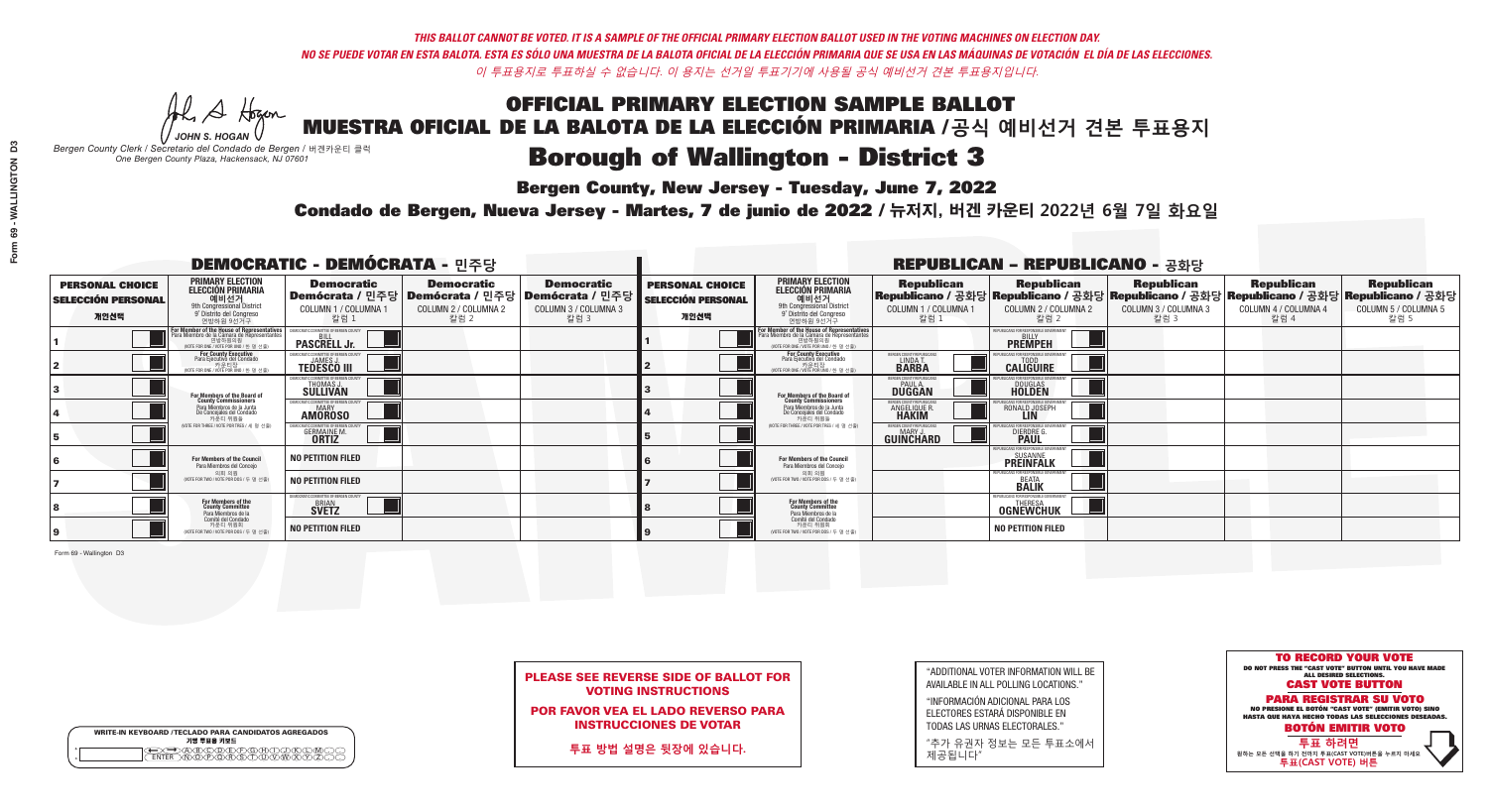Al Stogan

| <b>WRITE-IN KEYBOARD /TECLADO PARA CANDIDATOS AGREGADOS</b><br>기명 투표용 키보드 |  |
|---------------------------------------------------------------------------|--|
| )A)B)C)DE)F)G)H)DI)K<br>ዄ <u>ዀ፝፟</u> ዀ፝ዾ፝ዾዿ፝ዾ፝                            |  |

### OFFICIAL PRIMARY ELECTION SAMPLE BALLOT MUESTRA OFICIAL DE LA BALOTA DE LA ELECCIÓN PRIMARIA /**공식 예비선거 견본 투표용지**

*JOHN S. HOGAN Bergen County Clerk / Secretario del Condado de Bergen /* 버겐카운티 클럭

**Borough of Wallington - District 4** 

**Bergen County, New Jersey - Tuesday, June 7, 2022** 

*One Bergen County Plaza, Hackensack, NJ 07601*



| <b>PLEASE SEE REVERSE SIDE OF BALLOT FOR</b> |  |
|----------------------------------------------|--|
| <b>VOTING INSTRUCTIONS</b>                   |  |

POR FAVOR VEA EL LADO REVERSO PARA INSTRUCCIONES DE VOTAR

**투표 방법 설명은 뒷장에 있습니다.**

"ADDITIONAL VOTER INFORMATION WILL BE AVAILABLE IN ALL POLLING LOCATIONS."

"INFORMACIÓN ADICIONAL PARA LOS ELECTORES ESTARÁ DISPONIBLE EN TODAS LAS URNAS ELECTORALES."

"추가 유권자 정보는 모든 투표소에서 제공됩니다"

Condado de Bergen, Nueva Jersey - Martes, 7 de junio de 2022 / 뉴저지, 버겐 카운티 2022년 6월 7일 화요일 *One Bergen County Plaza, Hackensack, NJ 07601*

|                                                             |                                                                                                                                               | <b>DEMOCRATIC - DEMÓCRATA - 민주당</b>                                   |                                                   |                                                                                                        | <b>REPUBLICAN - REPUBLICANO - 공화당</b>                       |                                                                                                                                                       |                                                           |                                                                                                                                                 |                                                   |                                                   |                                                   |
|-------------------------------------------------------------|-----------------------------------------------------------------------------------------------------------------------------------------------|-----------------------------------------------------------------------|---------------------------------------------------|--------------------------------------------------------------------------------------------------------|-------------------------------------------------------------|-------------------------------------------------------------------------------------------------------------------------------------------------------|-----------------------------------------------------------|-------------------------------------------------------------------------------------------------------------------------------------------------|---------------------------------------------------|---------------------------------------------------|---------------------------------------------------|
| <b>PERSONAL CHOICE</b><br><b>SELECCIÓN PERSONAL</b><br>개인선택 | <b>PRIMARY ELECTION</b><br><b>ELECCIÓN PRIMARIA</b><br>예비선거<br>애 employee http://www.assis<br>9° Distrito del Congreso<br>연방하원 9선거구           | <b>Democratic</b><br>COLUMN 1 / COLUMNA 1<br>칼럼 1                     | <b>Democratic</b><br>COLUMN 2 / COLUMNA 2<br>칼럼 2 | <b>Democratic</b><br>│Demócrata / 민주당│Demócrata / 민주당│Demócrata / 민주당│<br>COLUMN 3 / COLUMNA 3<br>칼럼 3 | <b>PERSONAL CHOICE</b><br><b>SELECCIÓN PERSONAL</b><br>개인선택 | <b>PRIMARY ELECTION</b><br>ELECCIÓN PRIMARIA<br>9th Congressional District<br>9° Distrito del Congreso<br>연방하원 9선거구                                   | <b>Republican</b><br>COLUMN 1 / COLUMNA 1<br>- 칼럼 1       | <b>Republican</b><br>Republicano / 공화당 Republicano / 공화당 Republicano / 공화당 Republicano / 공화당 Republicano / 공화당<br>COLUMN 2 / COLUMNA 2<br>-칼럼 2 | <b>Republican</b><br>COLUMN 3 / COLUMNA 3<br>칼럼 3 | <b>Republican</b><br>COLUMN 4 / COLUMNA 4<br>칼럼 4 | <b>Republican</b><br>COLUMN 5 / COLUMNA 5<br>칼럼 5 |
|                                                             | For Member of the House of Representatives<br>Para Miembro de la Cámara de Representantes<br>연방하원의원<br>(VOTE FOR ONE / VOTE POR UNO / 한 명 선출) | EMOCRATIC COMMITTEE OF BERGEN COUNT<br><b>PASCRELL Jr.</b>            |                                                   |                                                                                                        |                                                             | <b>For Member of the House of Representatives<br/>Para Miembro de la Cámara de Representantes</b><br>연방하원의원<br>(VOTE FOR ONE / VOTE POR UNO / 한 명 선출) |                                                           | PUBLICANS FOR RESPONSIBLE GOVERNM<br><b>PREMPEH</b>                                                                                             |                                                   |                                                   |                                                   |
|                                                             | For County Executive<br>Para Ejecutivo del Condado<br>가운티장<br>(VOTE FOR ONE / VOTE POR UNO / 한 명 선출)                                          | EMOCRATIC COMMITTEE OF BERGEN COUNTY<br><b>TEDESCO III</b>            |                                                   |                                                                                                        |                                                             | For County Executive<br>Para Ejecutivo del Condado<br>7) 카운티장<br>(VOTE FOR ONE / VOTE POR UNO / 한 명 선출)                                               | BERGEN COUNTY REPUBLICAN<br>LINDA T.<br><b>BARBA</b>      | <b>CALIGUIRE</b>                                                                                                                                |                                                   |                                                   |                                                   |
|                                                             | For Members of the Board of<br>County Commissioners                                                                                           | MOCRATIC COMMITTEE OF BERGEN COU<br>THOMAS J.                         |                                                   |                                                                                                        |                                                             | For Members of the Board of<br>County Commissioners                                                                                                   | ERGEN COUNTY REPUBLICA<br><b>PAUL A.</b><br><b>DUGGAN</b> | <b>DOUGLAS</b>                                                                                                                                  |                                                   |                                                   |                                                   |
|                                                             | Para Miembros de la Junta<br>De Concejales del Condado<br>카우티 위원들                                                                             | EMOCRATIC COMMITTEE OF BERGEN COUNTY<br><b>MARY</b><br><b>AMOROSO</b> |                                                   |                                                                                                        |                                                             | Para Miembros de la Junta<br>De Concejales del Condado<br>카우티 위원들                                                                                     | <b>FRGEN COUNTY REPUBLICAN</b><br>ANGELIQUE R             | RONALD JOSEPH                                                                                                                                   |                                                   |                                                   |                                                   |
|                                                             | NOTE FOR THREE / VOTE POR TRES / 세 명 선출)                                                                                                      | RATIC COMMITTEE OF BERGEN CO<br><b>GERMAINE M.</b><br><b>ORTIZ</b>    |                                                   |                                                                                                        |                                                             | NOTE FOR THREE / VOTE POR TRES / 세 명 선출)                                                                                                              | ERGEN COUNTY REPUBLICANS<br>MARY J<br>GUINCHARD           | <b>DIERDRE</b>                                                                                                                                  |                                                   |                                                   |                                                   |
|                                                             | For Members of the Council<br>Para Miembros del Concejo                                                                                       | <b>NO PETITION FILED</b>                                              |                                                   |                                                                                                        |                                                             | <b>For Members of the Council</b><br>Para Miembros del Conceio                                                                                        |                                                           | PHRI ICANS ENR RESPONSIRI E (<br><b>SUSANNE</b><br><b>PREINFALK</b>                                                                             |                                                   |                                                   |                                                   |
|                                                             | 의회 의원<br>(VOTE FOR TWO / VOTE POR DOS / 두 명 선출                                                                                                | <b>NO PETITION FILED</b>                                              |                                                   |                                                                                                        |                                                             | 의회 의원<br>WOTE FOR TWO / VOTE POR DOS / 두 명 선출)                                                                                                        |                                                           | <b>BEATA</b><br><b>BALIK</b>                                                                                                                    |                                                   |                                                   |                                                   |
|                                                             | For Members of the<br>County Committee<br>Para Miembros de la<br>Comité del Condado                                                           | MOCRATIC COMMITTEE OF BERGEN COUNTY<br>SLOMIENSKI Jr.                 |                                                   |                                                                                                        |                                                             | For Members of the<br>County Committee<br>Para Miembros de la<br>Comité del Condado                                                                   |                                                           | EPUBLICANS FOR RESPONSIBLE<br>ANDREW<br><b>DONALDSON</b>                                                                                        |                                                   |                                                   |                                                   |
|                                                             | 카운티 위원회<br>(VOTE FOR TWO / VOTE POR DOS / 두 명 선출)                                                                                             | EMOCRATIC COMMITTEE OF BERGEN COUNTY<br>ELIZABETH<br><b>CALABRESE</b> |                                                   |                                                                                                        |                                                             | 카운티 위원회<br>(VOTE FOR TWO / VOTE POR DOS / 두 명 선출)                                                                                                     |                                                           | PUBI ICANS FOR RESPONSIBI E G<br><b>MELISSA</b>                                                                                                 |                                                   |                                                   |                                                   |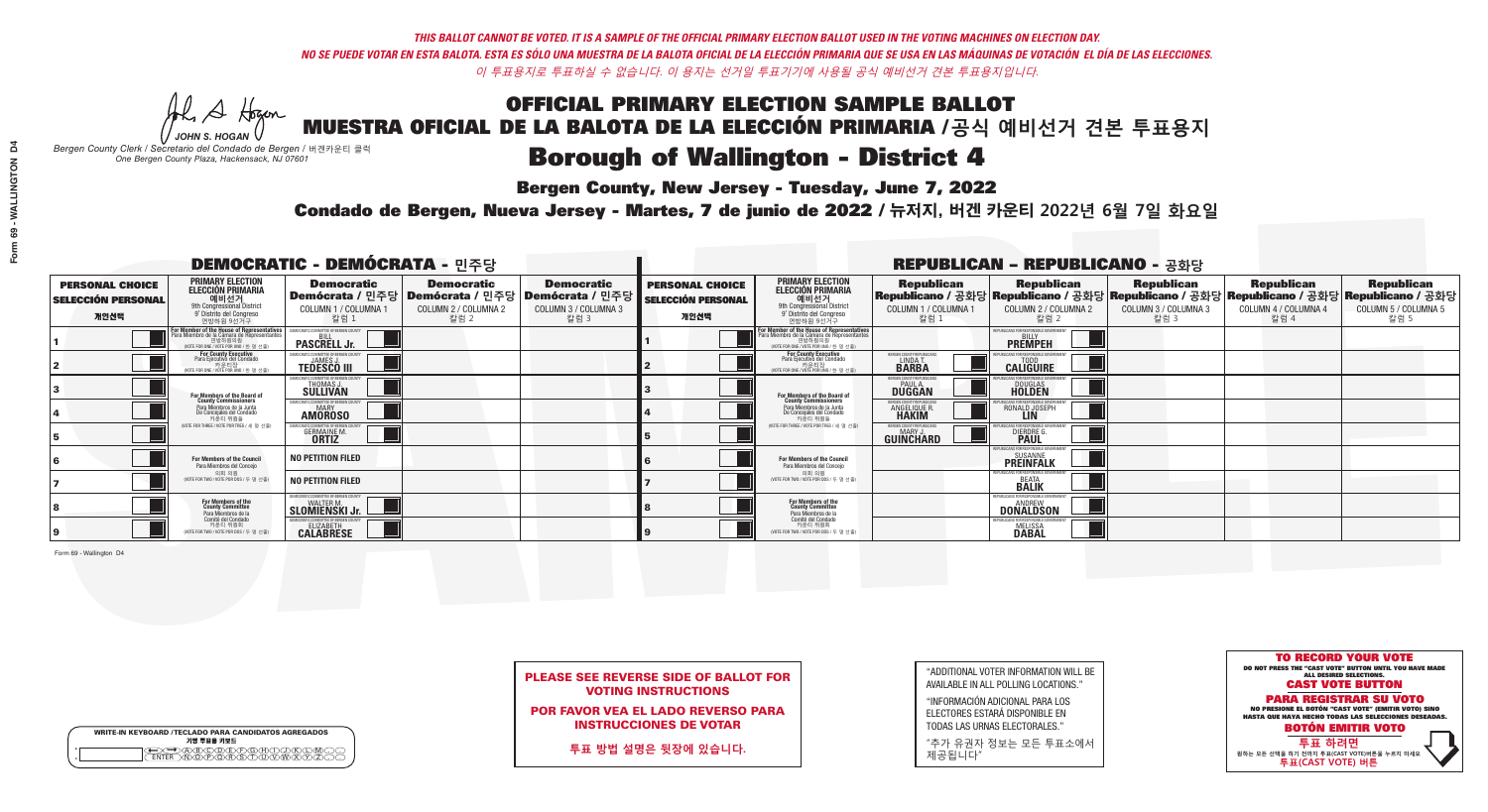He A Hogen

# **Bergen County, New Jersey - Tuesday, June 7, 2022**

| <b>WRITE-IN KEYBOARD /TECLADO PARA CANDIDATOS AGREGADOS</b><br>기명 투표용 키보드 |  |
|---------------------------------------------------------------------------|--|
| VBCODEXCORD<br>ዄ <u>ፙ፝፟፟</u> ቓሧ፝ዾቔጜዿ <sub>ዸ</sub>                         |  |

*JOHN S. HOGAN Bergen County Clerk / Secretario del Condado de Bergen /* 버겐카운티 클럭 *One Bergen County Plaza, Hackensack, NJ 07601*

### Condado de Bergen, Nueva Jersey - Martes, 7 de junio de 2022 / 뉴저지, 버겐 카운티 2022년 6월 7일 화요일 *One Bergen County Plaza, Hackensack, NJ 07601*



| <b>PLEASE SEE REVERSE SIDE OF BALLOT FOR</b> |  |
|----------------------------------------------|--|
| <b>VOTING INSTRUCTIONS</b>                   |  |

POR FAVOR VEA EL LADO REVERSO PARA INSTRUCCIONES DE VOTAR

**투표 방법 설명은 뒷장에 있습니다.**

"ADDITIONAL VOTER INFORMATION WILL BE AVAILABLE IN ALL POLLING LOCATIONS."

"INFORMACIÓN ADICIONAL PARA LOS ELECTORES ESTARÁ DISPONIBLE EN TODAS LAS URNAS ELECTORALES."

"추가 유권자 정보는 모든 투표소에서 제공됩니다"

| <b>DEMOCRATIC - DEMÓCRATA - 민주당</b>                         |                                                                                                                                               |                                                                                                        |                                                   |                                                   | <b>REPUBLICAN - REPUBLICANO - 공화당</b>                       |                                                                                                                                                      |                                                           |                                                                                                                                                |                                                   |                                                   |                                                   |
|-------------------------------------------------------------|-----------------------------------------------------------------------------------------------------------------------------------------------|--------------------------------------------------------------------------------------------------------|---------------------------------------------------|---------------------------------------------------|-------------------------------------------------------------|------------------------------------------------------------------------------------------------------------------------------------------------------|-----------------------------------------------------------|------------------------------------------------------------------------------------------------------------------------------------------------|---------------------------------------------------|---------------------------------------------------|---------------------------------------------------|
| <b>PERSONAL CHOICE</b><br><b>SELECCIÓN PERSONAL</b><br>개인선택 | <b>PRIMARY ELECTION</b><br><b>ELECCIÓN PRIMARIA</b><br>예비선거<br><sup>9th</sup> Congressional District<br>9° Distrito del Congreso<br>연방하원 9선거구 | <b>Democratic</b><br>│Demócrata / 민주당│Demócrata / 민주당│Demócrata / 민주당│<br>COLUMN 1 / COLUMNA 1<br>칼럼 : | <b>Democratic</b><br>COLUMN 2 / COLUMNA 2<br>칼럼 2 | <b>Democratic</b><br>COLUMN 3 / COLUMNA 3<br>칼럼 3 | <b>PERSONAL CHOICE</b><br><b>SELECCIÓN PERSONAL</b><br>개인선택 | <b>PRIMARY ELECTION</b><br>ELECCIÓN PRIMARIA<br>예비선거<br>9th Congressional District<br>9° Distrito del Congreso<br>연방하원 9선거구                          | <b>Republican</b><br>COLUMN 1 / COLUMNA 1<br>칼럼           | <b>Republican</b><br>Republicano / 공화당 Republicano / 공화당 Republicano / 공화당 Republicano / 공화당 Republicano / 공화당<br>COLUMN 2 / COLUMNA 2<br>칼럼 2 | <b>Republican</b><br>COLUMN 3 / COLUMNA 3<br>칼럼 3 | <b>Republican</b><br>COLUMN 4 / COLUMNA 4<br>칼럼 4 | <b>Republican</b><br>COLUMN 5 / COLUMNA 5<br>칼럼 5 |
|                                                             | or Member of the House of Representatives<br>ara Miembro de la Cámara de Representantes<br>연방하원의원<br>(VOTE FOR ONE / VOTE POR UNO / 한 명 선출)   | <b>PASCRELL Jr.</b>                                                                                    |                                                   |                                                   |                                                             | <b>For Member of the House of Representatives</b><br>Para Miembro de la Cámara de Representantes<br>연방하원의원<br>(VOTE FOR ONE / VOTE POR UNO / 한 명 선출) |                                                           | <b>PREMPEH</b>                                                                                                                                 |                                                   |                                                   |                                                   |
|                                                             | For County Executive<br>Para Ejecutivo del Condado<br>가운티장<br>(VOTE FOR ONE / VOTE POR UNO / 한 명 선출)                                          | EMOCRATIC COMMITTEE OF BERGEN COUNT<br><b>TEDESCO III</b>                                              |                                                   |                                                   |                                                             | For County Executive<br>Para Ejecutivo del Condado<br>카운티장<br>(VOTE FOR ONE / VOTE POR UNO / 한 명 선출)                                                 | ERGEN COUNTY REPUBLICA<br>LINDA T.<br><b>BARBA</b>        | <b>CALIGUIRE</b>                                                                                                                               |                                                   |                                                   |                                                   |
|                                                             | For Members of the Board of<br>County Commissioners                                                                                           | <b>DCRATIC COMMITTEE OF BERGEN COUNT</b><br>THOMAS J.                                                  |                                                   |                                                   |                                                             | For Members of the Board of<br>County Commissioners                                                                                                  | ERGEN COUNTY REPUBLICA<br><b>PAUL A.</b><br><b>DUGGAN</b> | <b>DOUGLAS</b>                                                                                                                                 |                                                   |                                                   |                                                   |
|                                                             | Para Miembros de la Junta<br>De Concejales del Condado<br>카운티 위원들                                                                             | OCRATIC COMMITTEE OF BERGEN COUNTY<br><b>MARY</b><br><b>AMOROSO</b>                                    |                                                   |                                                   |                                                             | Para Miembros de la Junta<br>De Concejales del Condado<br>카우티 위원들                                                                                    | RGEN COUNTY REPUBLICAN<br>ANGELIQUE R                     | RONALD JOSEPH                                                                                                                                  |                                                   |                                                   |                                                   |
|                                                             | NOTE FOR THREE / VOTE POR TRES / 세 명 선출                                                                                                       | <b>FIC COMMITTEE OF BERGEN CI</b><br><b>GERMAINE M.</b><br><b>ORTIZ</b>                                |                                                   |                                                   |                                                             | (VOTE FOR THREE / VOTE POR TRES / 세 명 선출)                                                                                                            | ERGEN COUNTY REPUBLICAN<br>MARY J<br><b>GUINCHARD</b>     | 'NR RESPNNSIRI F<br><b>DIERDRE G</b><br><b>PAUL</b>                                                                                            |                                                   |                                                   |                                                   |
|                                                             | For Members of the Council<br>Para Miembros del Conceio                                                                                       | <b>NO PETITION FILED</b>                                                                               |                                                   |                                                   |                                                             | <b>For Members of the Council</b><br>Para Miembros del Concejo                                                                                       |                                                           | UBI ICANS FOR RESPONSIBI E GOV<br><b>SUSANNE</b><br><b>PREINFALK</b>                                                                           |                                                   |                                                   |                                                   |
|                                                             | 의회 의원<br>NOTE FOR TWO / VOTE POR DOS / 두 명 선출)                                                                                                | <b>NO PETITION FILED</b>                                                                               |                                                   |                                                   |                                                             | 의회 의원<br>NOTE FOR TWO / VOTE POR DOS / 두 명 선출)                                                                                                       |                                                           | <b>BEATA</b><br><b>BALIK</b>                                                                                                                   |                                                   |                                                   |                                                   |
|                                                             | For Members of the<br>County Committee<br>Para Miembros de la<br>Comité del Condado                                                           | DCRATIC COMMITTEE OF BERGEN CI<br>VICTORIA<br>FIELD                                                    |                                                   |                                                   |                                                             | For Members of the<br>County Committee<br>Para Miembros de la<br>Comité del Condado                                                                  |                                                           | <b>REBECKY</b>                                                                                                                                 |                                                   |                                                   |                                                   |
|                                                             | 카운티 위원회<br>NOTE FOR TWO / VOTE POR DOS / 두 명 선출)                                                                                              | <b>NO PETITION FILED</b>                                                                               |                                                   |                                                   |                                                             | 카운티 위원회<br>NOTE FOR TWO / VOTE POR DOS / 두 명 선출)                                                                                                     |                                                           | PUBLICANS FOR RESPONSIBLE (<br><b>DOLORES</b><br><b>REBECKY</b>                                                                                |                                                   |                                                   |                                                   |